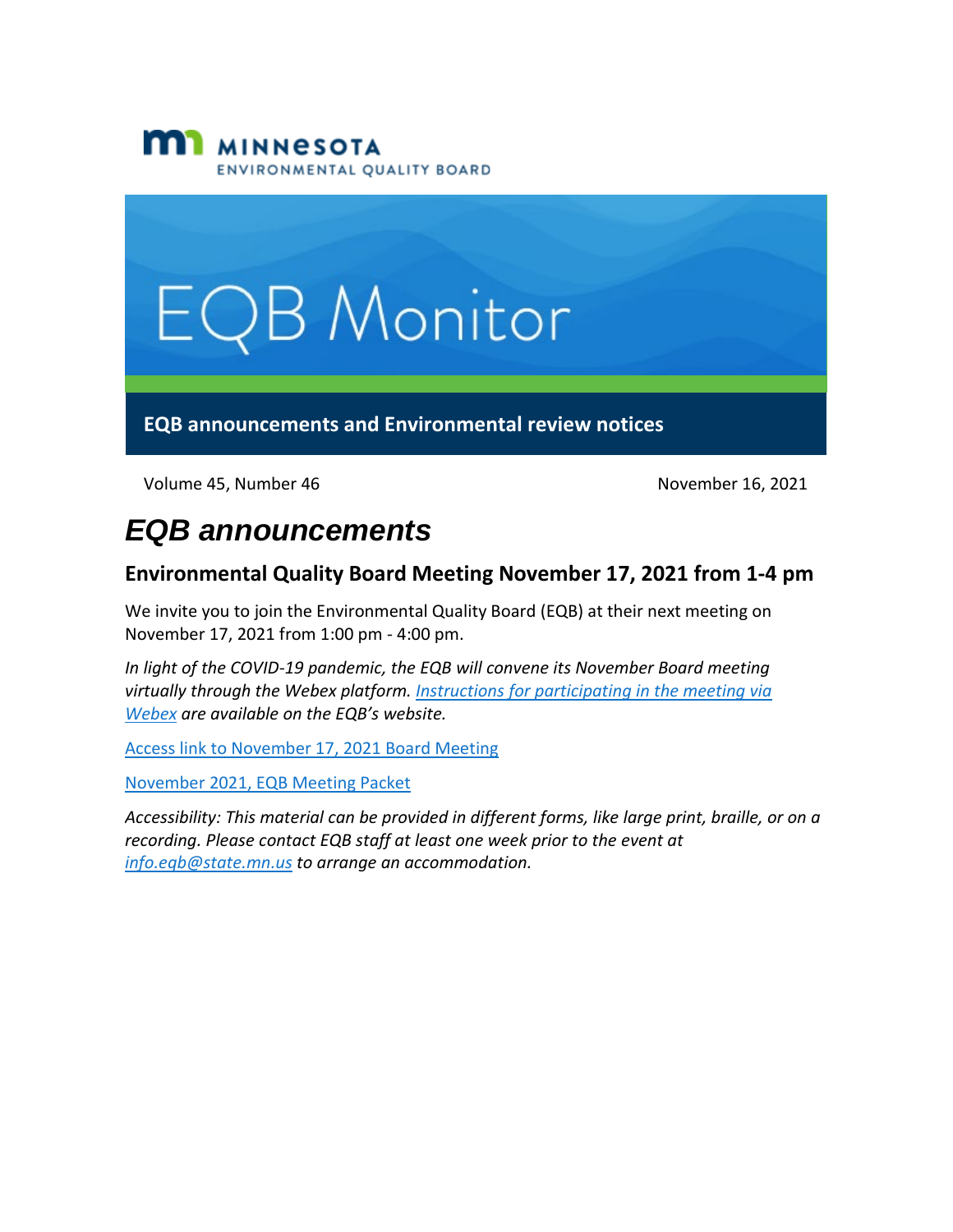#### **Registration open for participation in Climate Change and Environmental Review Pilot Program**

A [Pilot Program](https://www.eqb.state.mn.us/content/climate-change-and-environmental-review-pilot-program) that will assess the efficiency and effectiveness of climate information included on a draft revised Environmental Assessment Worksheet will begin in early 2022. Registration is open to all state and local responsible governmental units and consultants, regardless of whether you are actively reviewing a project. Registered participants will benefit from shared learning as well as training provided by technical experts and will receive email updates, as information is available. [Register now!](https://survey.mn.gov/s.asp?k=163603591800)

### **Apply now to be a Board member at EQB!**

The application is open for four EQB Public Board Member positions – one each representing Minnesota's  $1<sup>st</sup>$ ,  $2<sup>nd</sup>$ ,  $7<sup>th</sup>$ , and 8th congressional districts. Serving on the Environmental Quality Board is a unique opportunity to shape environmental issues in Minnesota. Public Board Members bring the voices of Minnesotans from around the state into decision making, helping the Board think in new ways about environmental challenges and solutions.



To learn more, visit the Environmental Quality Board's [Join](https://www.eqb.state.mn.us/join-board)  [the Board](https://www.eqb.state.mn.us/join-board) page. The position is open until filled, and begins in January 2022.

### *Environmental review notices*



# **Environmental review project notices**

EQB publishes environmental review notices provided by responsible governmental units. For more information on a project undergoing environmental review, click on the individual project links below. You can also find information about active projects in your community on the [Environmental Review Projects Interactive Map.](https://gcc02.safelinks.protection.outlook.com/?url=https%3A%2F%2Fmpca.maps.arcgis.com%2Fapps%2Fwebappviewer%2Findex.html%3Fid%3D2cb4bf017b21490d9af80cb081a3a279&data=04%7C01%7CKatrina.Hapka%40state.mn.us%7Ca05d5ff5b01043d4e1f108d9a877e764%7Ceb14b04624c445198f26b89c2159828c%7C0%7C0%7C637726055213284757%7CUnknown%7CTWFpbGZsb3d8eyJWIjoiMC4wLjAwMDAiLCJQIjoiV2luMzIiLCJBTiI6Ik1haWwiLCJXVCI6Mn0%3D%7C3000&sdata=%2FAKLxMSHOZabVx8A1%2BWPbrjkh%2F54T2Rnud1aM9KcLn0%3D&reserved=0)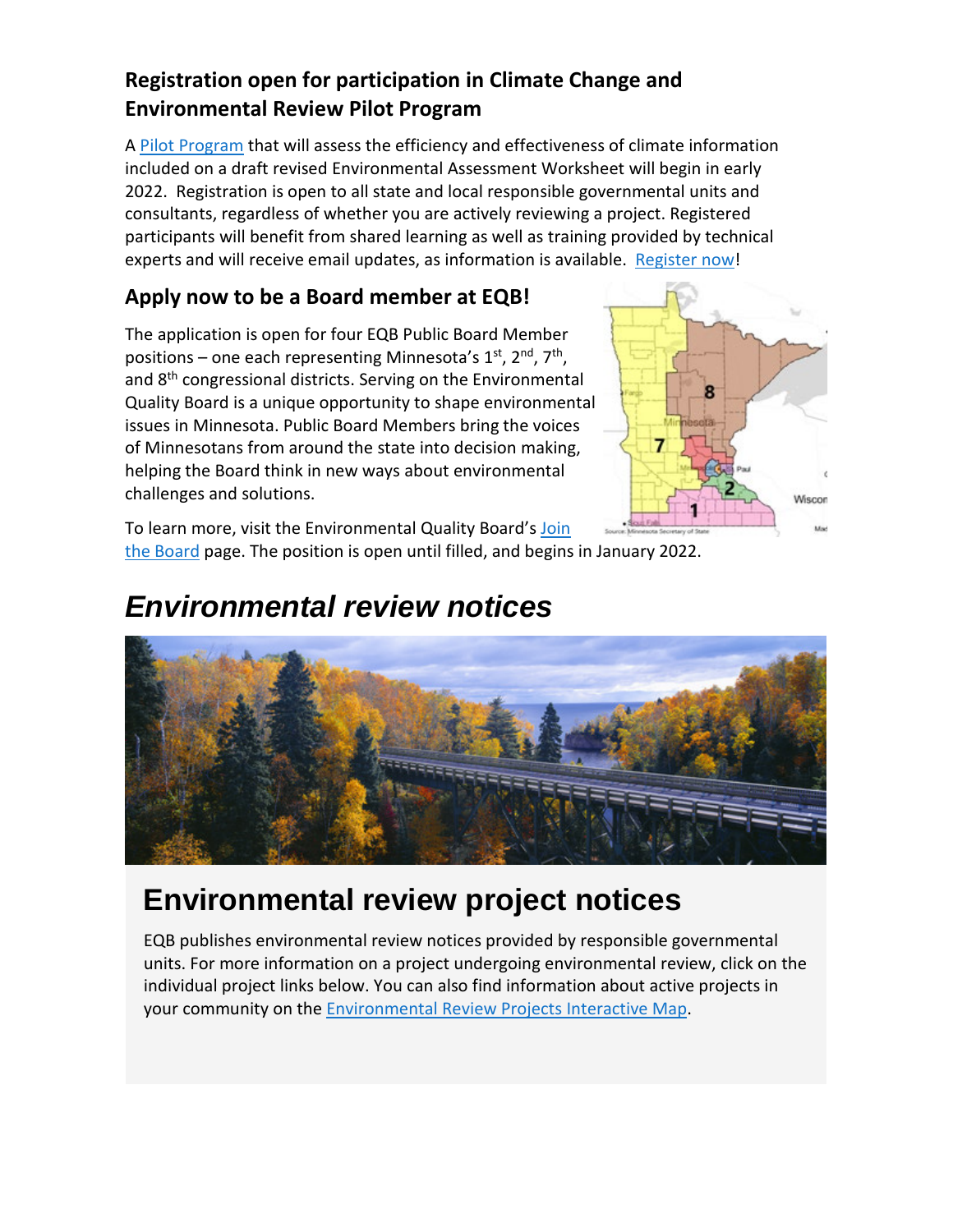#### **Proposed Heartland Greenway Project**

**Location:** Southwest Minnesota **Process:** Citizen Petition **Step:** Responsible Governmental Unit (RGU) Assigned **RGU and Contact:** Public Utilities Commission, [Bret Eknes,](mailto:bret.eknes@state.mn.us) 651-201-2236

#### **Proposed Midwest Carbon Express Project**

**Location:** Central and Southwest Minnesota **Process:** Citizen Petition **Step:** RGU Assigned **RGU and Contact:** Public Utilities Commission, [Bret Eknes,](mailto:bret.eknes@state.mn.us) 651-201-2236

#### **Proposed Northshore Mining Company Milepost 7 Expansion Project**

**Location:** Beaver Bay Township, Lake County **Process:** Citizen Petition **Step:** RGU Assigned **RGU and Contact:** Department of Natural Resources, [Jill Townley,](mailto:jill.townley@state.mn.us) 651-259-5168

#### **Knife River Bengtson Pit**

**Location:** Haven Township, Sherburne County **Process:** Environmental Assessment Worksheet (EAW) **Step:** Environmental Impact Statement (EIS) Need Decision **RGU Decision:** Negative (no EIS ordered) **Record of Decision Date:** November 2, 2021 **Link to Public Documents:** No link to documents provided. See RGU contact information below. **Location of Public Documents:** Sherburne County Government Center, 13880 Business Center Dr., Elk River, MN 55330 **RGU and Contact:** Sherburne County, [Mitch Glines,](mailto:mitch.glines@co.sherburne.mn.us) 763-765-4466

#### **Livonia Sand and Gravel Mine: Tiller Corporation**

**Location:** Livonia Township, Sherburne County **Process:** EAW **Step:** EIS Need Decision **RGU Decision:** Negative (no EIS ordered)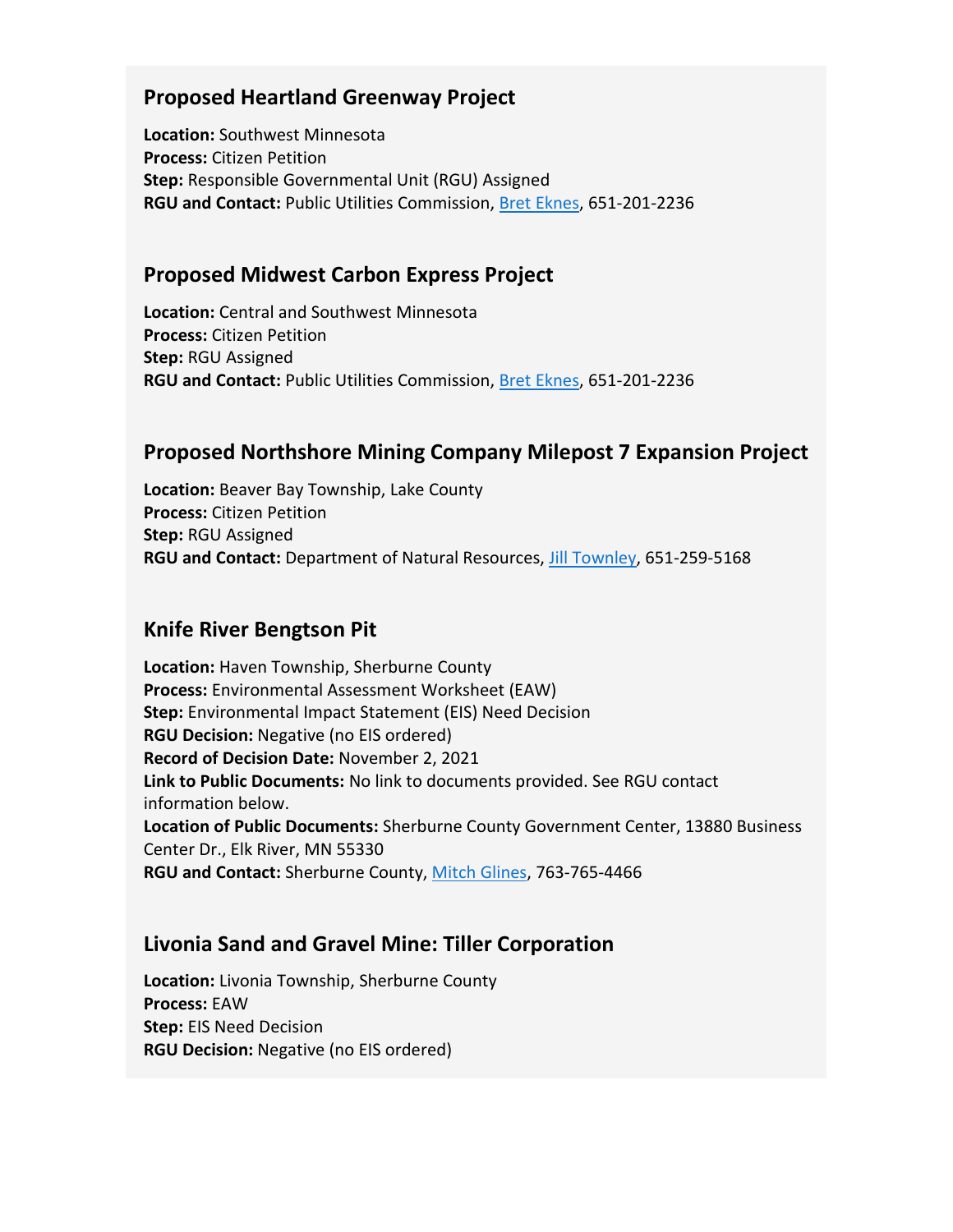**Record of Decision Date:** November 2, 2021 **Link to Public Documents:** No link to documents provided. See RGU contact information below. **Location of Public Documents:** Sherburne County Planning and Zoning, 13880 Business Center Dr., Elk River, MN 55330 **RGU and Contact:** Sherburne County, [Marc Schneider,](mailto:marc.schneider@co.sherburne.mn.us) 763-765-4454

#### **Evanswood Residential Development**

**Location:** Maple Grove, Hennepin County **Process:** EAW **Step:** EIS Need Decision **RGU Decision:** Negative (no EIS ordered) **Record of Decision Date:** November 1, 2021 **Link to Public Documents:** No link to documents provided. See RGU contact information below. **Location of Public Documents:** Maple Grove Government Center, 12800 Arbor Lakes Parkway N, Maple Grove, MN 55369 **RGU and Contact:** City of Maple Grove, [Peter Vickerman,](mailto:PVickerman@maplegrovemn.gov) 763-494-6046

#### **Wozniak South Development**

**Location:** Woodbury, Washington County **Process:** EAW **Step:** EIS Need Decision **RGU Decision:** Negative (no EIS ordered) **Record of Decision Date:** October 27, 2021 **Link to Public Documents:** No link to documents provided. See RGU contact information below. **Location of Public Documents:** Woodbury City Hall, 8301 Valley Creek Road, Woodbury, MN 55125 **RGU and Contact:** City of Woodbury, [Jennifer McLoughlin,](mailto:jennifer.mcloughlin@woodburymn.gov) 651-714-3522

#### **2021 Village AUAR Update**

**Location:** Lake Elmo, Washington County **Process:** Alternative Urban Areawide Review (AUAR) Update **Step:** AUAR Update Available **End of Comment Period:** December 2, 2021 **Project Description:** Update to the Village AUAR in the City of Lake Elmo.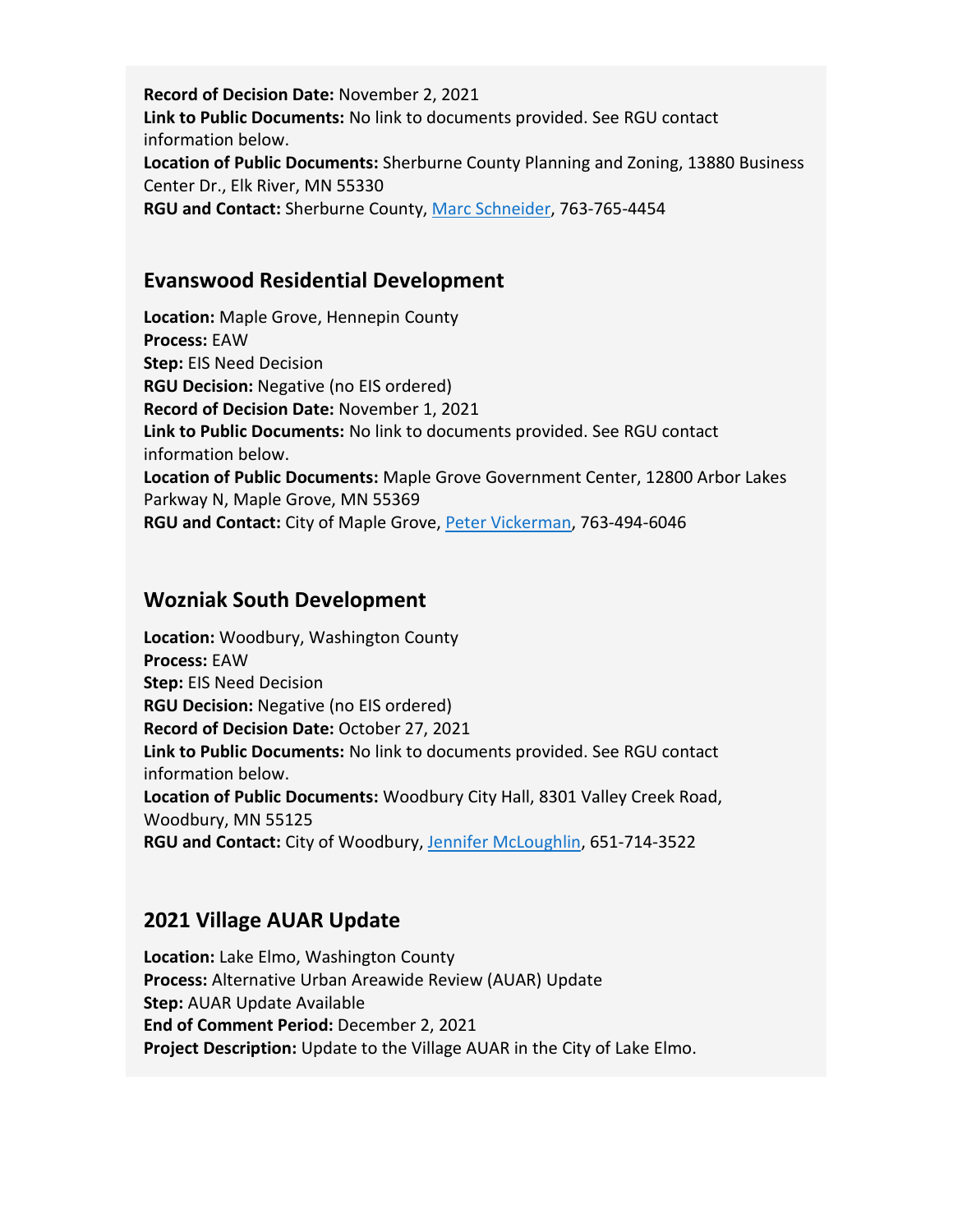**Link to Public Documents:** No link to documents provided. See RGU contact information below. **Location of Public Documents:** City of Lake Elmo, 3800 Laverne Ave N, Lake Elmo, MN 55042 **RGU and Contact:** City of Lake Elmo, [Molly Just,](mailto:mjust@lakeelmo.org) 651-747-3912

#### **Community Wind South Project**

**Location:** Summit Lake and Larkin Townships, Nobles County **Process:** Alternative Review

**Notice Title:** Notice of Public Meetings and Comment Period

**Notice Description:** On September 30, 2021, Zephyr Wind, LLC (Applicant) submitted an application to the Minnesota Public Utilities Commission to repower and operate a 33-megawatt (MW) Large Wind Energy Conversion System in Nobles County. In order to construct the Community Wind South Repower Project, the Applicant must be granted a site permit from the Commission. Community Wind South proposes repowering the existing MM92 turbines using Vestas V110 turbines. The applicant will not be moving or adding turbines to the project and the project boundary of about 3,111 acres will not be altered after the wind farm repower project is constructed but had indicated that minor facilities upgrades will be required for the Repower Project to comply with the requirements of the amended interconnection agreement with the Midcontinent Independent System Operator (MISO).

**Project Description:** Repowering includes removal of the old nacelles and blades, installing an adapter on top of the existing towers, followed by placement of new nacelles and blades. The repowered 2.2 MW turbines will replace the existing 2.05 MW turbines resulting in a name plate capacity of 33 MW. The project will be governed at the Point of Interconnect (POI) to maintain power delivery to the grid at or below the existing 30.75 MW interconnection agreement. The applicant plans to utilize the existing foundations, towers and much of the electrical infrastructure and access roads. Minor upgrades to the electrical collection system may be needed to support the higher capacity turbines and the project substation/switchyard may require an expansion on one side to install new capacitor banks for each medium voltage circuit to meet voltage and power factor requirements as required by MISO.

**Link to Public Documents:** <https://apps.commerce.state.mn.us/eera/web/project/435> Location of Public Documents: Nobles County Public Library, 407 12<sup>th</sup> St. #2, Worthington, MN 56187

**First Public Meeting Date, Time, Location:** November 29, 2021, 6:00 PM, Reading Community Center, 26991 200th St, Reading, MN 56165

**Second Public Meeting Date, Time, Location:** November 30, 2021 at 6:00 PM remotely **Second Public Meeting Virtual Link:** [minnesota.webex.com](https://minnesota.webex.com/) **Second Public Meeting Additional Details:**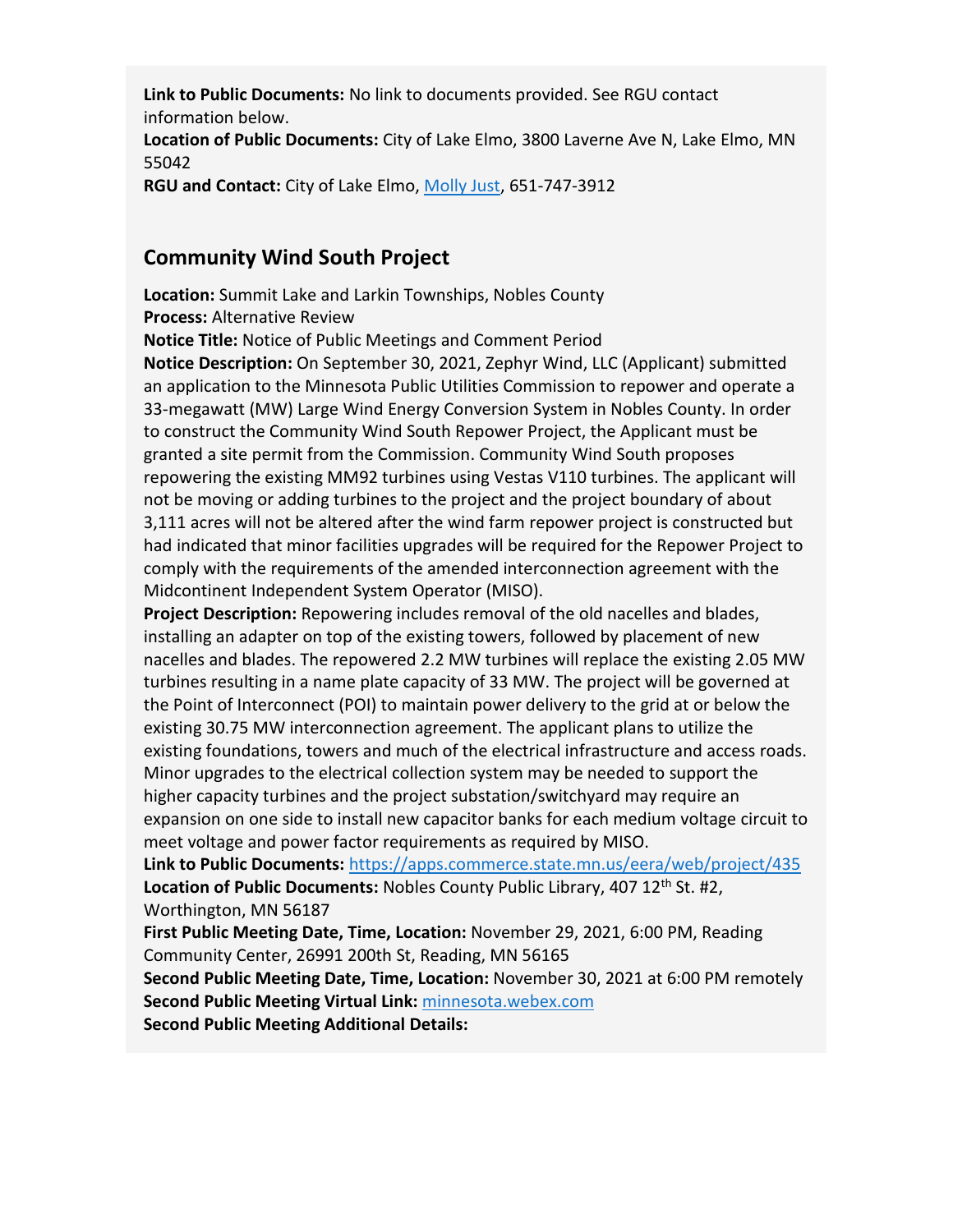Telephone: 1-800-374-0221, Conference ID: 3081559 Event Number: 2483 866 2238, Password: MNPUC

The public meeting is an opportunity for the public to ask questions and submit recommendations for the Commission's consideration in reaching its decision. After the public meeting and comment period, the Commission will review all the information in the record, including comments submitted by the public and anticipates making a final decision on the application by spring of 2022.

The Public Comment Period for the project will remain open until December 17, 2021 at 4:30 PM. Comments may be submitted via:

Online: Visit mn.gov/puc select *Comment* and follow the prompts.

Email: [publicadvisor.puc@state.mn.us](mailto:publicadvisor.puc@state.mn.us)

U.S. Mail: Public Advisor – Minnesota Public Utilities Commission, 121 7th Place East, Suite 350, St. Paul, MN 55101

Information on the application review process and documents related to the proposed project including materials from the public meeting and the site permit amendment application are available on the Department of Commerce website or at the Commission's website at mn.gov/puc, select eDockets, enter the year (11) and the docket number (863), and select Search.

**RGU and Contact:** Public Utilities Commission, [Cezar Panait,](mailto:cezar.panait@state.mn.us) 651-201-2207

### **Submit an environmental review notice to the**  *Monitor*

The *EQB Monitor* is published every Tuesday at 12:00 pm. Submissions to the *[EQB](https://www.eqb.state.mn.us/eqb-monitor)  [Monitor](https://www.eqb.state.mn.us/eqb-monitor)* are due by 4:00 pm on the Tuesday one week prior to the intended publication date. Please see the *[EQB Monitor](https://www.eqb.state.mn.us/2021-eqb-monitor-schedule)* schedule for more details.

To submit a notice for publication:

Use the *EQB Monitor* [submission form](https://survey.mn.gov/s.asp?k=160521422466)

Questions? Contact EQB by phone at 651-757-2873 or email us at [EQB.Monitor@state.mn.us.](mailto:EQB.Monitor@state.mn.us)

The *EQB Monitor* is a weekly publication announcing environmental review documents, public comment periods and other actions of the Environmental Quality Board. For more information on environmental review, please visit the [EQB website](https://www.eqb.state.mn.us/) or contact us at [env.review@state.mn.us.](mailto:env.review@state.mn.us)